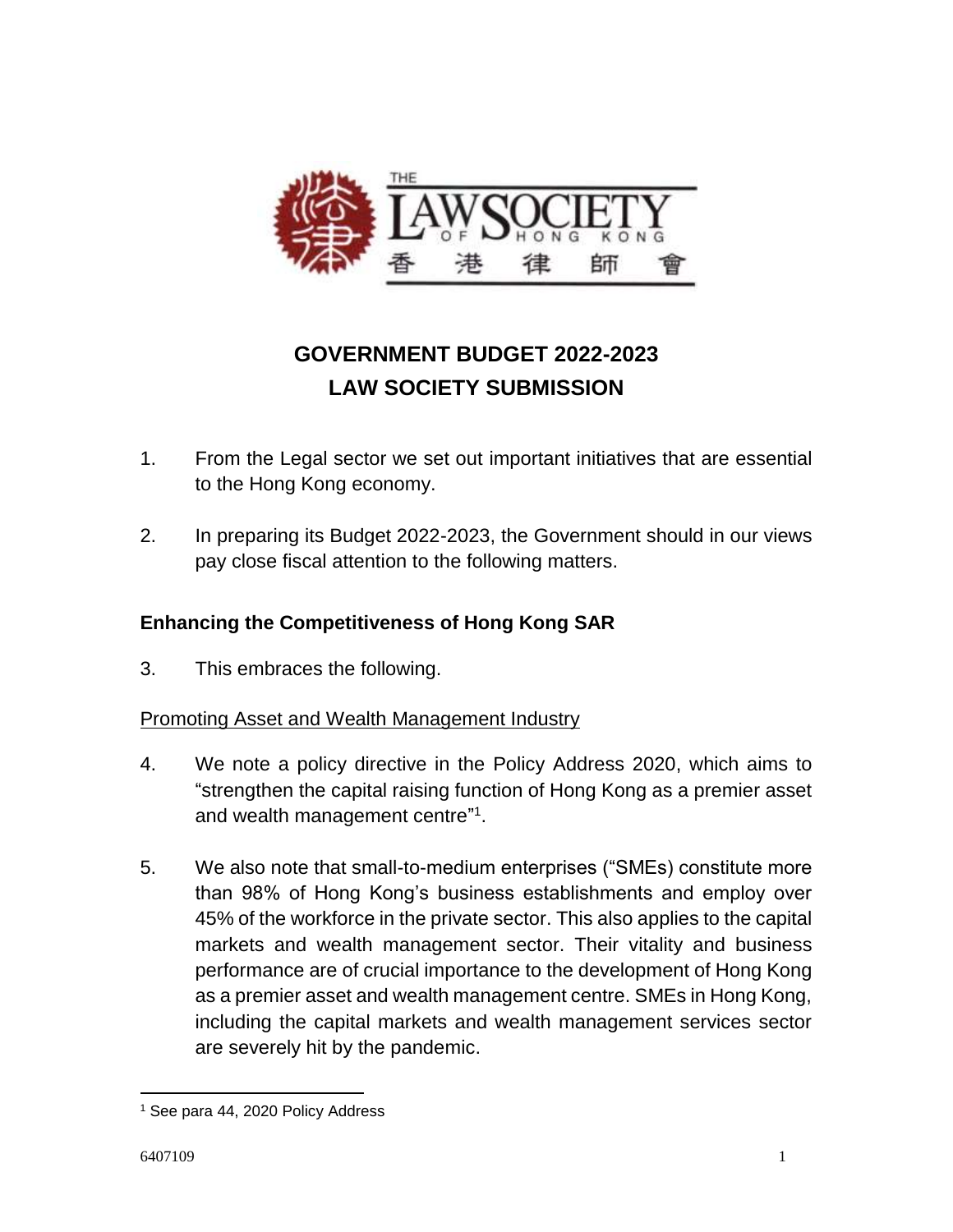- 6. Following from the above, and also in echoing this policy directive as we note in the above, we urge the Government to
	- (i) promote the use of trusts managed by Hong Kong trustees as part of the ecosystems of attracting family offices to Hong Kong
	- (ii) clarify the taxation treatment of trust structures and trust parties
	- (iii) consider changes to the law allowing flexibility in the creation, transfer and termination of trusts, in line with other jurisdictions
	- (iv) ensure practice guidelines are in place for the family office services, the Wealth Management Connect, Limited Partnership Fund regimes and the Open-ended fund companies - without creating extra compliance burden or tax leakage for the users of the wealth management industry
	- (v) carefully review the regulatory regime for professional trustees
	- (vi) provide assistance and support to the SME capital markets and wealth management service providers (including SME law firms) to fight through the hard economic times.
	- (vii) provide incentives for SMEs to engage in capital raising and wealth management activities through the use of SME capital markets and wealth management service providers in Hong Kong.
- 7. We have prepared a detailed paper on improving the trust regime for Hong Kong, and we are sending the paper to the various government departments and stakeholders. We invite attention to the paper.

#### Improvement to the Insurance Law and the Corporate Rescue Regimes

8. In one of our previous submissions, we have stated that it is of strategic importance that the insurance law regime in Hong Kong is to be updated and overhauled. Among other things, the Marine Insurance Ordinance (Cap. 329) received little or no amendment of substance in the past 50 years. In this period of time, there are far-reaching and substantial changes in the related UK legislation. These, together with keen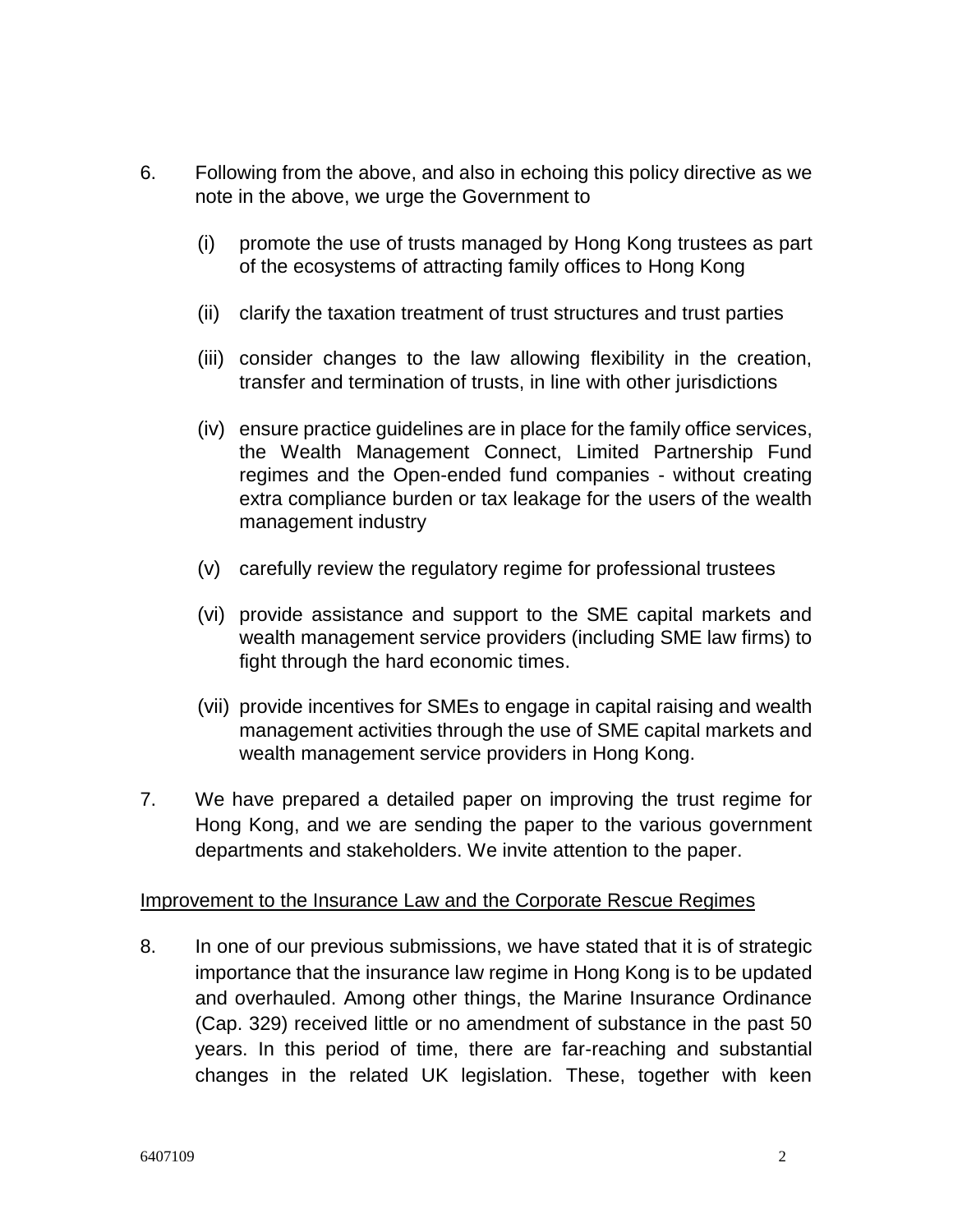competition from our neighbours, accentuate the need for a substantive reform to the above Ordinance.

- 9. On the other hand, with grave concern we note the lack of legislative progress on the Companies (Corporate Rescue) Bill ("the Bill"). There is an urgent need for Hong Kong as a major financial centre to have in place a set of corporate rescue procedures and an insolvent trading regime. So far there is no reassuring sign for the Bill to be put on a legislation timetable.
- 10. The above matters are legally and financially relevant to corporations and entities operating a business in Hong Kong. Obviously, they need to be looked into closely and promptly.

#### Intellectual Property

11. As we have previously submitted to the Government, Hong Kong should dovetail with the *"Outline of the 14th Five-Year Plan for National Economic and Social Development of the People's Republic of China and the Long-Range Objectives Through the Year 2035*", which includes a policy directive to establish Hong Kong SAR as a regional intellectual property trading centre. We expect the Intellectual Property Department to be closely involved in this regard. On the other hand, the Department is working on a number of IP-related initiatives, such as amendment to the copyright legislation, review of the international registration system under the Madrid Protocol etc. To cope with the above, there must be sufficient fiscal support to the Department.

### **Upholding Rule of Law**

12. This is of cardinal importance to Hong Kong, and we repeat the following.

#### Legal Aid

13. Access to Justice is a fundamental human right and is protected under the Basic Law of Hong Kong. Legal aid plays a critical role in this regard. We are keen to see that the legal aid system in Hong Kong is continually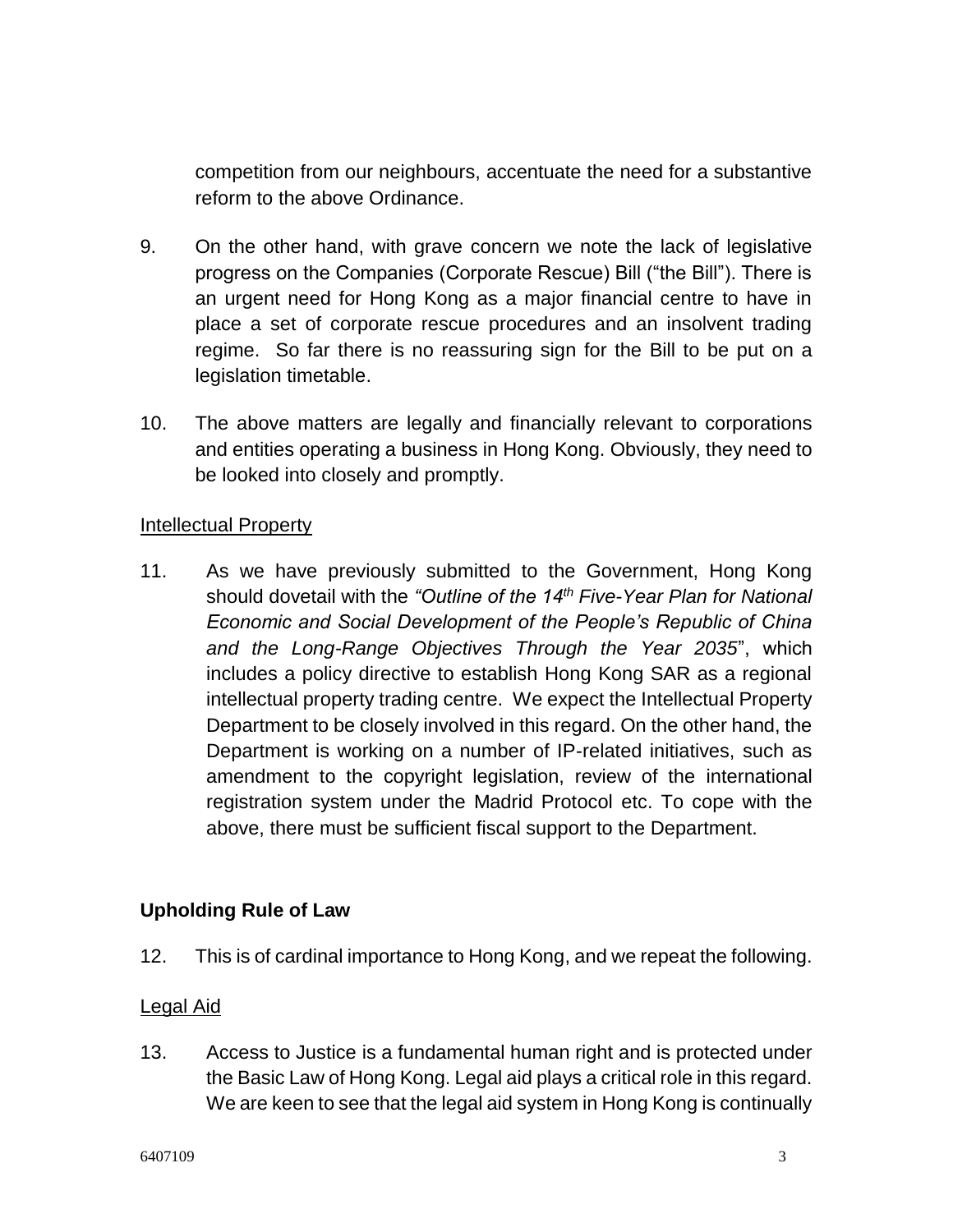improved by way of regular examination and improvement of legal aid practices. For that purpose, it is amply evident that sufficient resources should be allocated to the legal aid portfolio in the Government Budget.

14. With respect to the criminal legal aid rates, the current rates are derisory and do not assist to attract legal talent. A review (now arranged on a biennial basis) should not be merely mechanical and it should not be linked only to Consumer Price Index. There are structural issues that call for an overall review.

#### Resources for the Judiciary

- 15. Sufficient resources must be allocated to the Judiciary for its
	- recruitment, and
	- development and deployment of court-technology.
- 16. In respect of court technology, the need to embrace the same is underscored by the continual covid pandemic that punctuates court hearings. Interruption of court processes and hearings could prejudice Hong Kong as an international dispute resolution centre.
- 17. The court-technology to be developed should embrace the full and easy use of digitized documents with consideration of appropriate amendments to the Electronic Transactions Ordinance to allow for the above use, with acceptance of the same in evidence.
- 18. In any event, wider use of modern court technology benefits not only the legal profession but also the general public, as it helps enhance access to justice.

#### **Belt and Road Initiative and Greater Bay Area**

19. The Central Government has been reiterating the importance of enhancing cooperation with countries and regions along the route of the Belt and Road Initiative, as well as the cities in the Guangdong-Hong Kong-Macau Bay Area (the Greater Bay Area). There is obviously huge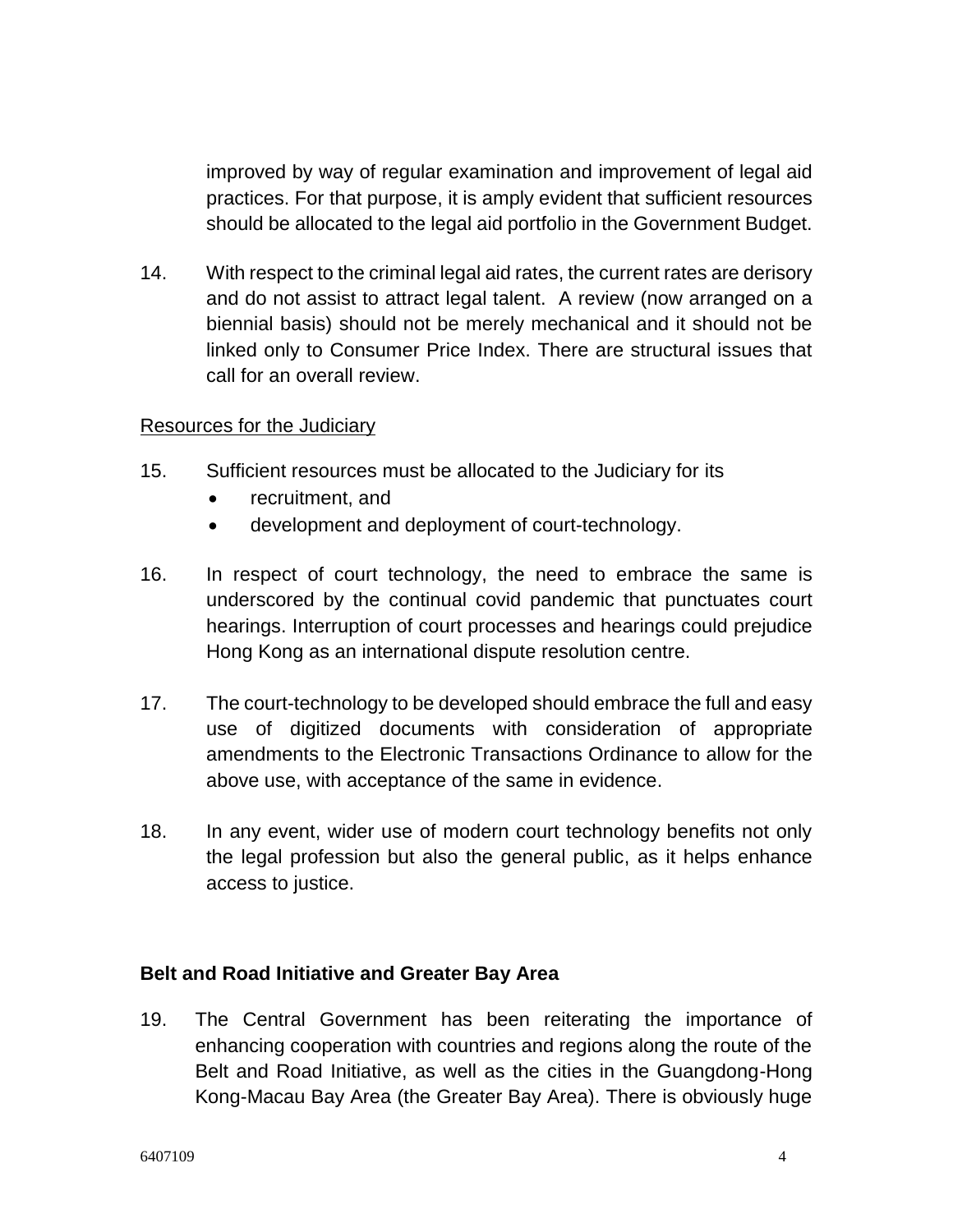potential for economic growth and opportunities for expansion of legal services to these regions to support the economic development.

- 20. We urge the Government to proactively engage in the following, in order to secure and to strengthen the roles of the Hong Kong legal profession in the Belt and Road Initiative and in the Greater Bay Area:
	- (a) Provide resources for capacity building for the Hong Kong legal profession by reference to the following attributes, noting that the cross-border element is a crucially important feature in any participation in the Belt and Road Initiative and the development of the Greater Bay Area:
		- international connections of the legal profession; and
		- their expertise in handling cross border transactions.
	- (b) Allocate financial resources to improve and modernize Hong Kong's capability to host international conferences (so that Hong Kong could better and in a timely fashion prepare herself and that the requisite facilities could readily be available, when the pandemic abates and conferencing is possible). It goes on without saying that international conferences create good opportunities for the legal profession to reach out for multiple purposes - professional development and training as well as strengthening connections worldwide.
	- (c) Provide financial assistance to the more junior branch of the legal profession, for them to gain international exposure by e.g. attending international professional exchanges or internship in law firms in other jurisdictions. This helps prepare the next generations of the legal profession for the growing demands arising from the rapid development of the Belt and Road Initiative and the Great Bay Area.

#### **Pandemic Relief Measures for the profession**

21. The Government has supported the legal profession by approving the LawTech Fund and the Legal Talent Recruitment Scheme (Trainee